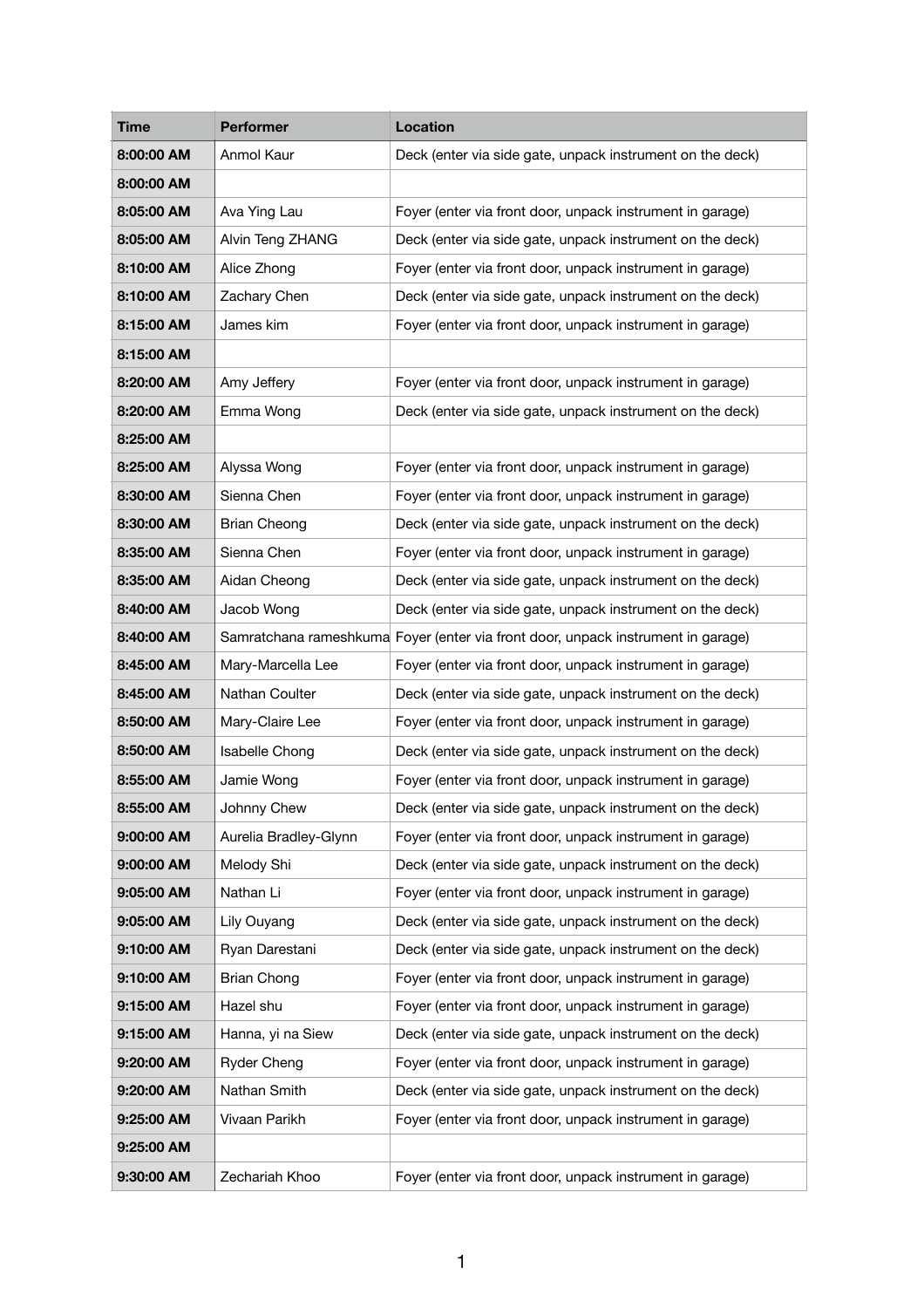| 9:30:00 AM  | <b>Tiffany Du</b>     | Deck (enter via side gate, unpack instrument on the deck) |
|-------------|-----------------------|-----------------------------------------------------------|
| 9:35:00 AM  | Jeremy Lu             | Foyer (enter via front door, unpack instrument in garage) |
| 9:35:00 AM  | Ashton Ma             | Deck (enter via side gate, unpack instrument on the deck) |
| 9:40:00 AM  | Jayden Leng           | Foyer (enter via front door, unpack instrument in garage) |
| 9:40:00 AM  | <b>Isabel Potsios</b> | Deck (enter via side gate, unpack instrument on the deck) |
| 9:45:00 AM  | <b>Hailey Leng</b>    | Foyer (enter via front door, unpack instrument in garage) |
| 9:45:00 AM  | Yilia Zhong           | Deck (enter via side gate, unpack instrument on the deck) |
| 9:50:00 AM  | <b>Hailey Leng</b>    | Foyer (enter via front door, unpack instrument in garage) |
| 9:50:00 AM  | Nicholas Lim          | Deck (enter via side gate, unpack instrument on the deck) |
| 9:55:00 AM  | Ayden Tang            | Deck (enter via side gate, unpack instrument on the deck) |
| 9:55:00 AM  | Annabel McKibbin      | Foyer (enter via front door, unpack instrument in garage) |
| 10:30:00 AM | Shirley Lei           | Deck (enter via side gate, unpack instrument on the deck) |
| 10:30:00 AM | Tecia Zhong           | Foyer (enter via front door, unpack instrument in garage) |
| 10:35:00 AM | Lucy Lei              | Foyer (enter via front door, unpack instrument in garage) |
| 10:35:00 AM |                       |                                                           |
| 10:40:00 AM |                       |                                                           |
| 10:40:00 AM | Lilly Cameron         | Foyer (enter via front door, unpack instrument in garage) |
| 10:45:00 AM | Li Loh                | Deck (enter via side gate, unpack instrument on the deck) |
| 10:45:00 AM | Claire Chan           | Foyer (enter via front door, unpack instrument in garage) |
| 10:50:00 AM | Xiong Loh             | Foyer (enter via front door, unpack instrument in garage) |
| 10:50:00 AM | Jeremy Chan           | Deck (enter via side gate, unpack instrument on the deck) |
| 10:55:00 AM | Sean Zhi              | Deck (enter via side gate, unpack instrument on the deck) |
| 10:55:00 AM | Ruotong Zhao          | Foyer (enter via front door, unpack instrument in garage) |
| 11:00:00 AM | Serah Sun             | Deck (enter via side gate, unpack instrument on the deck) |
| 11:00:00 AM | Elan Greene           | Foyer (enter via front door, unpack instrument in garage) |
| 11:05:00 AM | Neo Lu                | Deck (enter via side gate, unpack instrument on the deck) |
| 11:05:00 AM | Chaysen Kwan          | Foyer (enter via front door, unpack instrument in garage) |
| 11:10:00 AM | Hana Takahashi-Chan   | Deck (enter via side gate, unpack instrument on the deck) |
| 11:10:00 AM | Chiselle Kwan         | Foyer (enter via front door, unpack instrument in garage) |
| 11:15:00 AM | Noa Takahashi-Chan    | Deck (enter via side gate, unpack instrument on the deck) |
| 11:15:00 AM | Elizabeth Lau         | Foyer (enter via front door, unpack instrument in garage) |
| 11:20:00 AM | Hana Takahashi-Chan   | Foyer (enter via front door, unpack instrument in garage) |
| 11:20:00 AM | Jessie Hao            | Deck (enter via side gate, unpack instrument on the deck) |
| 11:25:00 AM | Jaidyn Cheng          | Foyer (enter via front door, unpack instrument in garage) |
| 11:25:00 AM | Jessie Yu             | Deck (enter via side gate, unpack instrument on the deck) |
| 11:30:00 AM | Jasmine Cheng         | Deck (enter via side gate, unpack instrument on the deck) |
| 11:30:00 AM | Oliver Lu             | Foyer (enter via front door, unpack instrument in garage) |
| 11:35:00 AM | Natalie Fung          | Deck (enter via side gate, unpack instrument on the deck) |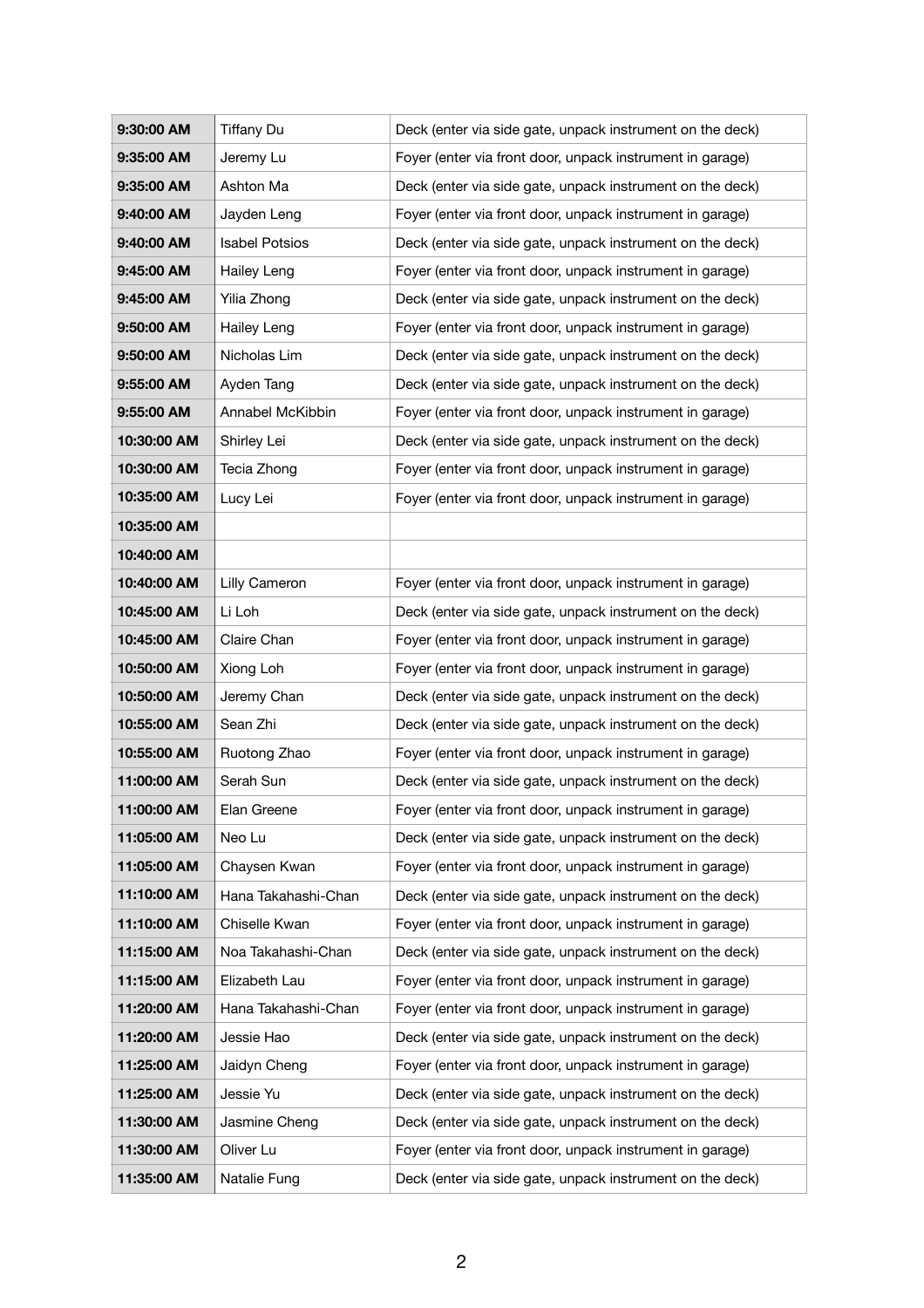| 11:35:00 AM | Lachlan pedris    | Foyer (enter via front door, unpack instrument in garage) |
|-------------|-------------------|-----------------------------------------------------------|
| 11:40:00 AM | Zachary Fung      | Deck (enter via side gate, unpack instrument on the deck) |
| 11:40:00 AM | Elu Silva Li      | Foyer (enter via front door, unpack instrument in garage) |
| 11:45:00 AM | Zoe Peers         | Foyer (enter via front door, unpack instrument in garage) |
| 11:45:00 AM | Aanya Gaur        | Deck (enter via side gate, unpack instrument on the deck) |
| 11:50:00 AM | EVA MA            | Deck (enter via side gate, unpack instrument on the deck) |
| 11:50:00 AM | Edie Peng         | Foyer (enter via front door, unpack instrument in garage) |
| 11:55:00 AM | Eva Chen          | Foyer (enter via front door, unpack instrument in garage) |
| 11:55:00 AM | Zara Sen          | Deck (enter via side gate, unpack instrument on the deck) |
| 12:00:00 PM | Kayla Ng          | Foyer (enter via front door, unpack instrument in garage) |
| 12:00:00 PM | Jasmine yeo       | Deck (enter via side gate, unpack instrument on the deck) |
| 12:05:00 PM | Josiah Ng         | Foyer (enter via front door, unpack instrument in garage) |
| 12:05:00 PM | Evelyn yeo        | Deck (enter via side gate, unpack instrument on the deck) |
| 12:10:00 PM | Ashley chen       | Foyer (enter via front door, unpack instrument in garage) |
| 12:10:00 PM | Marcus Chen       | Deck (enter via side gate, unpack instrument on the deck) |
| 12:15:00 PM | Zoey Zhan         | Foyer (enter via front door, unpack instrument in garage) |
| 12:15:00 PM | Gabrielle Haley   | Deck (enter via side gate, unpack instrument on the deck) |
| 12:20:00 PM | Flora Zhan        | Foyer (enter via front door, unpack instrument in garage) |
| 12:20:00 PM | Audrey Au         | Deck (enter via side gate, unpack instrument on the deck) |
| 12:25:00 PM | Kalista Lee       | Deck (enter via side gate, unpack instrument on the deck) |
| 12:25:00 PM | Roy Zhang         | Foyer (enter via front door, unpack instrument in garage) |
| 1:00:00 PM  | Dylan Huang       | Foyer (enter via front door, unpack instrument in garage) |
| 1:05:00 PM  | Mia Hunag         | Foyer (enter via front door, unpack instrument in garage) |
| 1:10:00 PM  | Jared Goh         | Foyer (enter via front door, unpack instrument in garage) |
| 1:15:00 PM  | Sheila Ma         | Foyer (enter via front door, unpack instrument in garage) |
| 1:20:00 PM  | <b>Emily Reid</b> | Foyer (enter via front door, unpack instrument in garage) |
| 1:25:00 PM  | Katherine Shen    | Foyer (enter via front door, unpack instrument in garage) |
| 1:30:00 PM  | Mia Wang          | Foyer (enter via front door, unpack instrument in garage) |
| 1:35:00 PM  | Ishan nakade      | Foyer (enter via front door, unpack instrument in garage) |
| 1:40:00 PM  | Florence Kaan     | Foyer (enter via front door, unpack instrument in garage) |
| 1:45:00 PM  | Evelyn Kaan       | Foyer (enter via front door, unpack instrument in garage) |
| 1:50:00 PM  | Heidi Farkas      | Foyer (enter via front door, unpack instrument in garage) |
| 1:55:00 PM  | Zoe vom Kolke     | Foyer (enter via front door, unpack instrument in garage) |
| 2:00:00 PM  | Abby Wong         | Foyer (enter via front door, unpack instrument in garage) |
| 2:05:00 PM  | Lionel Lee        | Foyer (enter via front door, unpack instrument in garage) |
| 2:10:00 PM  | David Phipps      | Foyer (enter via front door, unpack instrument in garage) |
| 2:15:00 PM  | Aman              | Foyer (enter via front door, unpack instrument in garage) |
| 2:20:00 PM  | Kate Choi         | Foyer (enter via front door, unpack instrument in garage) |